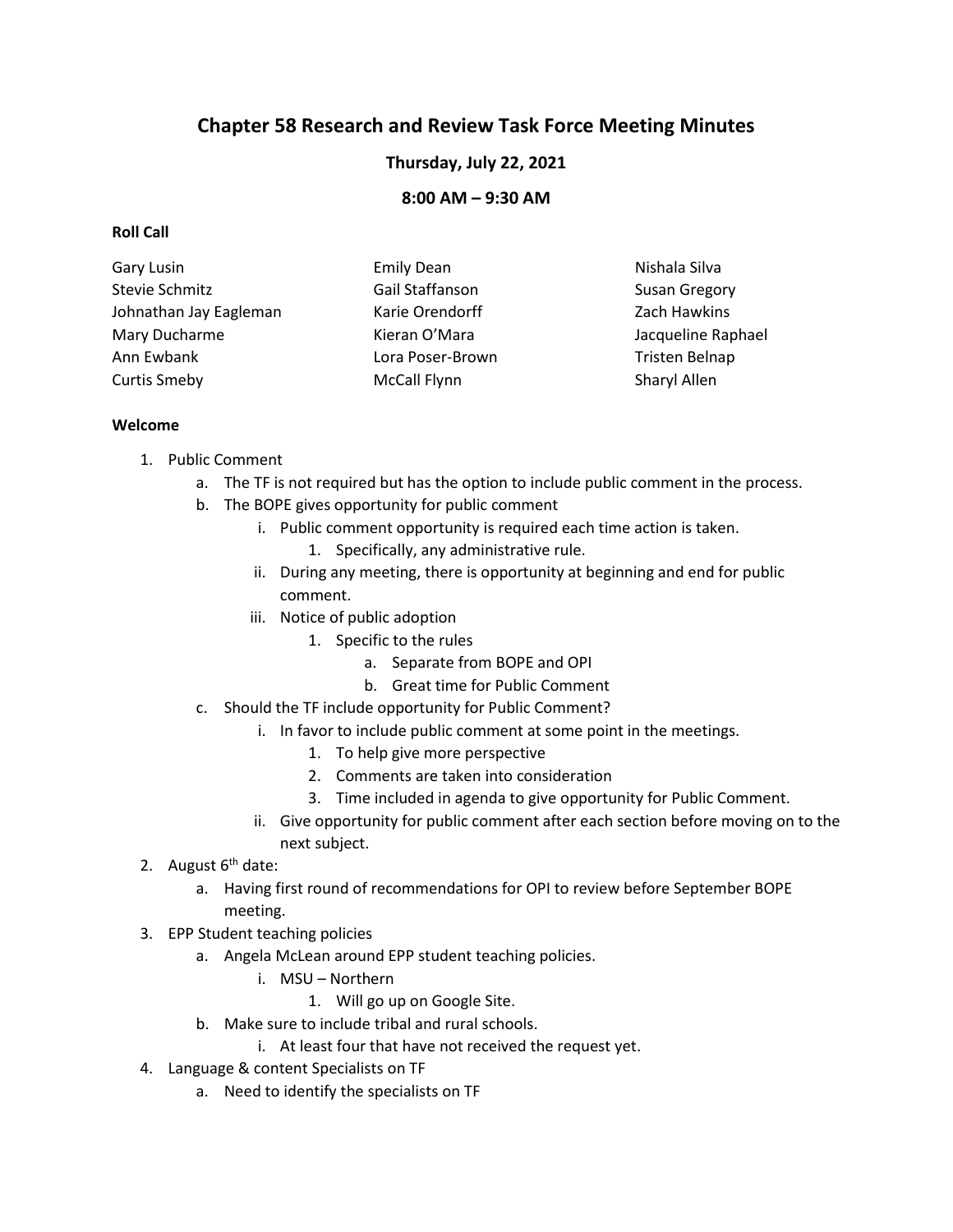- b. Also have the Feedback Group that can weigh in and give feedback.
- 5. Reminders
	- a. The purpose of the TF is to make recommendations of Ch58 revisions to the Superintendent of Public Instruction
	- b. TF Deliverables: Specific ARM recommendations and a list of broader recommendations for Supt of OPI
	- c. Preliminary list of recommendations and updates due to BPE by August  $5<sup>th</sup>$ .
	- d. Language Change process: Desired ARM section outcomes submitted to OPI legal dept. Legal will craft language to capture the intended outcome. Ch 58 TF will review for alignment with intent, sending back for further revision if necessary.

#### **July 15th meeting recap: Lever Topic 1**

- 1. Suggested changes from last meeting.
	- a. 10.58.501
		- i. (a) demonstrate understanding of how learners grow and develop, recognizing that patterns of learning and development vary individually within and across the cognitive, linguistic, social, emotional, behavioral health continuum, and physical areas, and differentiate developmentally appropriate instruction for learners of all abilities based on evidence-based practice and individualize developmentally appropriate and challenging learning experiences for learners of all cognitive abilities;
		- ii. (b) use understanding of individual differences and diverse cultures, languages, and communities, including American Indians and tribes in Montana and English Language Learners (ELL) , to ensure inclusive environments that enable each learner to meet high standards;
		- iii. (l) demonstrate understanding of and ability to integrate history, cultural heritage, language, and contemporary status of American Indians and tribes in Montana.
		- iv. Add subchapter around ESL
		- v. Add Subchapter around Indigenous Language Endorsements
		- vi. Incorporate the Danielson Model
- 2. The Danielson Model
	- a. Would not be appropriate to incorporate specific models
		- i. Standards change
		- ii. Do not want to dictate the way learning is facilitated.
		- iii. Want to use general language to allow educators to use the model that works the best.
			- 1. Incorporating specifically the Danielson model would then force everyone to use it.
	- b. Danielson model is used for Teacher evaluation
		- i. Should not use a specific vendor model to put into ARM.
	- c. Danielson and INTASC Crosswalk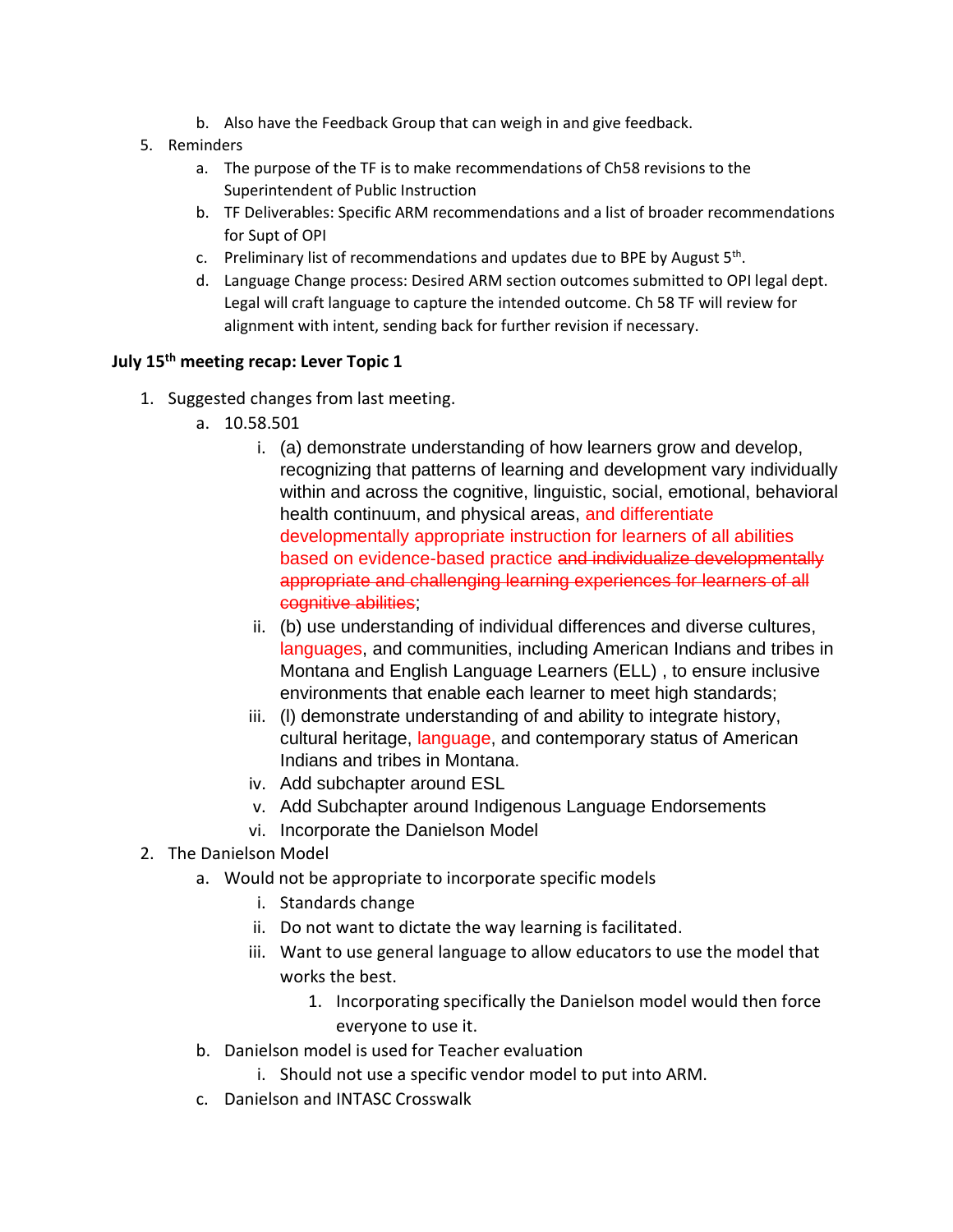- i. Has 10.58.501 standards
	- 1. Develop the educator and employer service.
	- 2. 501 has already be aligned with Danielson and INTASC models.
- d. Danielson was initially brought up to address SEL.
	- i. To ensure a full understanding of SEL.
- e. Document that tracks the alignment of Danielson and INTASC model
	- i. There are some holes currently
	- ii. Document will be made available
	- iii. Created by MSU for accreditation purposes
- f. If there are elements from Danielson that should be included in ARM and include them to be recommended in ARM
- 3. There are principles that are not qualified to evaluate:
	- a. Material
	- b. Content
	- c. Pedagogy
		- i. Because they do not know the language.
- 4. Not all districts use the Danielson Model.
	- a. If teachers are not being evaluated on SEL should it be incorporated?
	- b. There are districts that do use the Danielson.
		- i. Billings does use Danielson.
- 5. There will not be an expectation for teachers to be fluent in Tribal languages
	- a. Expectation is that the languages can be incorporated into the classroom in some ways.
		- i. Smaller phrases like:
			- 1. Tahwow (Welcome) in Neyiowaywin (Cree Language)
			- 2. BooZoo (Welcome) in Ojibwemowin (Ojibwe Language)
- 6. Public Comment
	- a. None given.
- 7. Vote on recommendations for 10.58.501 (a), (b), and (l)
	- a. Gale yes b. Emily yes c. Gary yes d. Stevie Yes e. Kieran Yes f. Susan Yes g. Mary Yes h. McCall Yes i. Jay Yes j. Kurtis Yes k. Laura Yes l. Karie Yes m. Nishala Yes

**Recap of July 15 meeting: 10.58.501 change recommendations. Recommendation to add subchapter for tribal languages. Recommendation to align 501 with Danielson Framework to include SEL. Final discussion and vote on [recommendations.](https://drive.google.com/file/d/1pv5O6Sj3NyFjdZxUjqb5I3EN_gEZCCkY/view?usp=sharing)**

1. SEL to be included in a Subchapter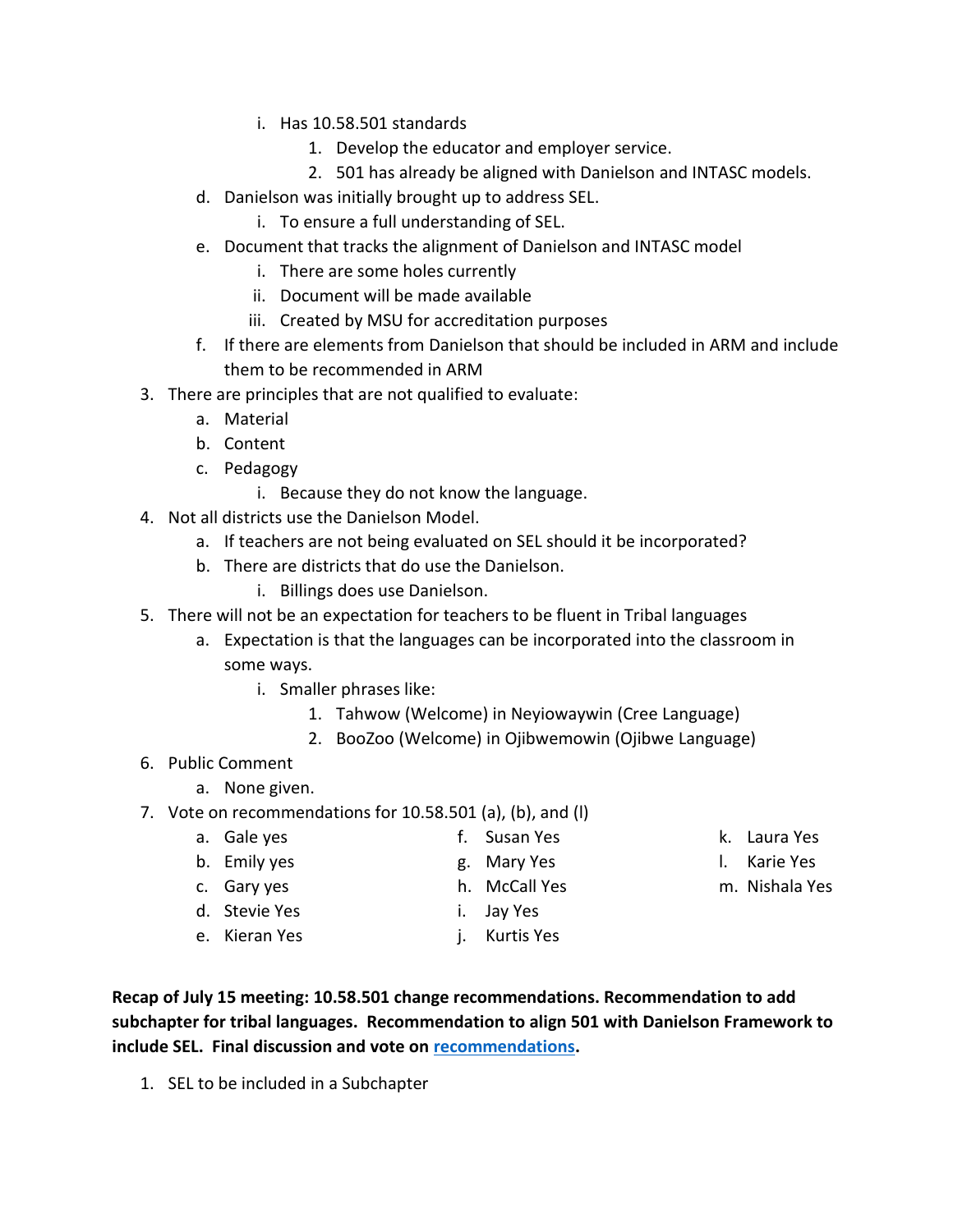- a. Use "evidence based" to include flexibility on the program or process that is considered
- 2. Indigenous language
	- a. Class 7 as a requirement for the instructor could be an option.
	- b. Class 7 process.
		- i. Is at the discretion of each individual tribe
			- 1. Sign off on the qualified language teachers in communities
			- 2. Work with IEFA and certification at the OPI
- 3. Subchapters around ESL
	- a. English as a Second Language
- 4. Danielson Model is around SEL
	- a. Tabled in conversation for now.
- 5. Subchapters around ESL and Indigenous languages
	- a. Also incorporate ASL?
		- i. Only special ed teachers are currently certified to teach
		- ii. American Sign Language
		- iii. Or Exact Sign Language
- 6. Subchapters will be written by OPI Legal
	- a. There are no experts in TF
	- b. Details will be handled by OPI
- 7. ASL has been incorporated quickly.
	- a. ASL will not be incorporated in this vote.
	- b. Will find additional resources
		- i. School for the Deaf and Blind.
- 8. World languages and other world languages section of ARM.
	- a. Could be a better area to include ASL and ESL.
- 9. Public Comment
	- a. No comment.

## 10. Vote on addition of subchapter around ESL.

- a. Gale yes b. Emily yes c. Gary yes d. Stevie Yes e. Kieran Yes f. Susan Yes g. Mary Yes h. McCall Yes i. Jay Yes j. Kurtis Yes k. Laura Yes l. Karie Yes m. Nishala Yes
- 11. Vote on addition of subchapter around Indigenous Language Endorsements.
	- a. Gale yes b. Emily yes c. Gary yes d. Stevie Yes e. Kieran Yes f. Susan Yes g. Mary Yes h. McCall Yes i. Jay Yes j. Kurtis Yes k. Laura Yes l. Karie Yes m. Nishala Yes